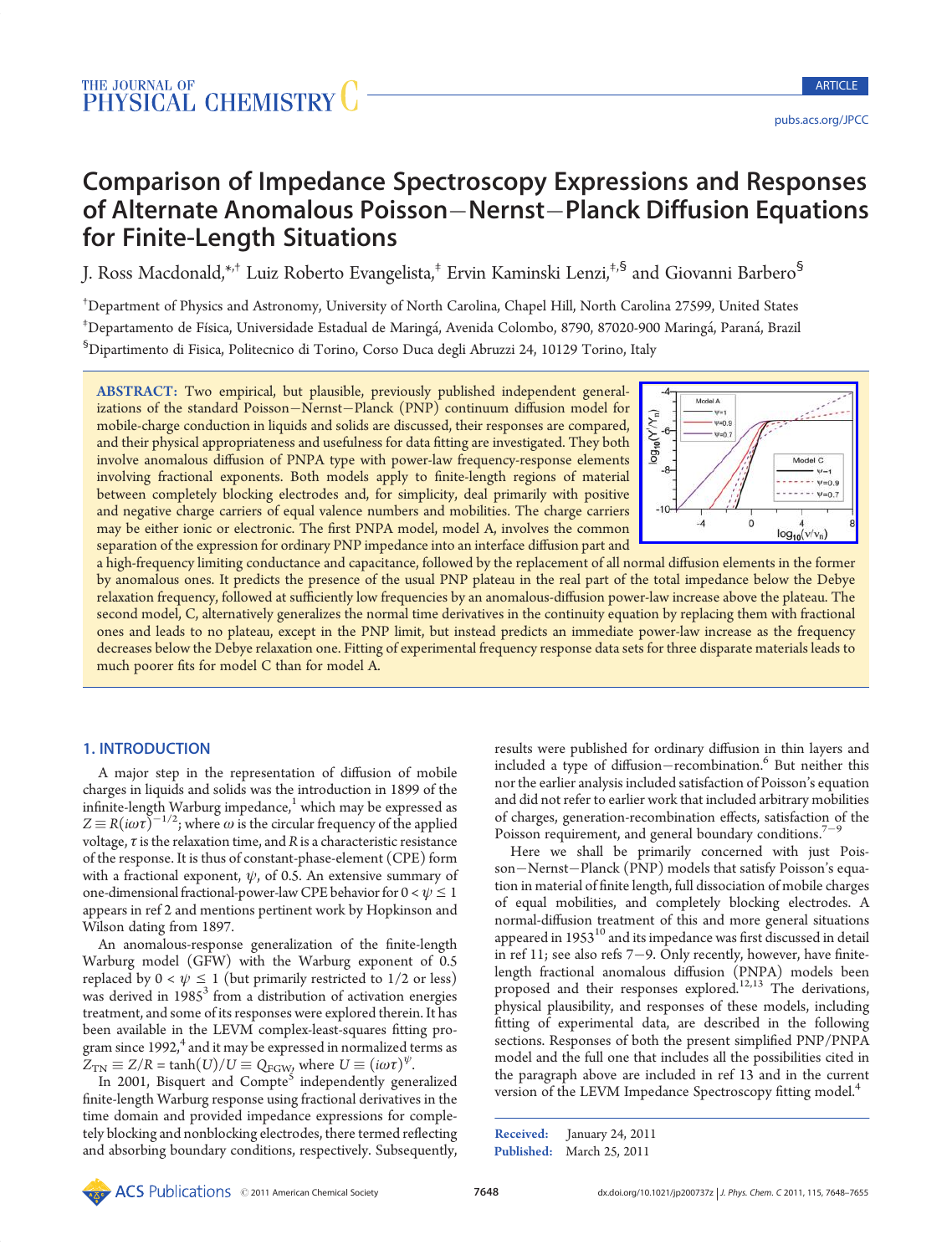# The Journal of Physical Chemistry C ARTICLE ARTICLE

In section 2 we derive and compare several different equations for the total and interface impedances of ordinary and anomalous diffusion situations and discuss three possible response models expressed in terms of common normalized parameters. The detailed responses of the significant models A and C are presented and compared in section 3, while their adequacy in fitting three different experimental frequency-response data sets is compared in section 4. Section 5 presents conclusions following from the comparisons and fits.

#### 2. COMPARISONS OF EQUATIONS

Here we are interested in fractional-type diffusional response appropriate for regions of finite length. The finite-length Warburg expression may be written  $Z \equiv R \tanh(W)/W$ , with  $W = (i\omega\tau)^{1/2}$ , where  $\tau = L^2/D$  and thus involves the length, L, between electrodes and the diffusion coefficient, D, of a diffusing mobile charge. An important parameter is  $M \equiv L/(2L_D)$ , the number of Debye lengths,  $L_{\text{D}}$ , in half the electrode separation, often of the order of 100 or more for typical experimental situations and materials. Next, set  $S \equiv (i\omega \tau)$ ;  $U \equiv S^{\psi}$ ;  $P \equiv p^2 \equiv 1 + U$ ;  $q \equiv Mp$ ; and  $Q \equiv \tanh(q)/q$ ; with  $0 < \psi \leq 1$ .

As discussed and illustrated in ref 8, it is particularly appropriate to derive model expressions in terms of a normalized interface impedance part,  $Z_{iN} \equiv Z_i/R$ , and the nondiffusive highfrequency limiting conductance,  $G_{\infty}$ , and cell capacitance,  $C_{\infty}$ parameters, with  $R = R_{\infty} \equiv 1/G_{\infty}$ . Here "interface" designates all of the response except that of the high-frequency bulk elements  $G_{\infty}$  and  $C_{\infty}$ . It thus involves diffusion in the interface regions near electrodes for large M but involves the entire region between electrodes for  $M < 1$ . The corresponding equivalent circuit for complete blocking consists of  $C_{\infty}$  in parallel with the series combination of  $Z_i$  and  $R_{\infty}^{8,11}$  In this case, the  $\tau$  present in  $S \equiv (i\omega\tau)$  is just  $R_{\infty}C_{\infty} \equiv R_{\infty}(A/L)\varepsilon_{V}\varepsilon_{\infty}$ , where A is the area of a plane-parallel electrode,  $\varepsilon_{\infty}$  is the high-frequency-limiting dielectric constant, and  $\varepsilon_V$  is the permittivity of vacuum. It then follows that the full and interface normalized impedances are connected by the relations

$$
Z_{\rm TN} = 1/[S + 1/(1 + Z_{\rm iN})]
$$
 (1)

and its inverse

$$
Z_{iN} = [(1 + S)Z_{TN} - 1]/[1 - SZ_{TN}] \tag{2}
$$

For reference, it will be useful to list the expressions for  $Z_{TN}$ and  $Z_{iN}$  for the normal  $\psi = 1$  PNP situation,<sup>11,13</sup> model N, before considering anomalous diffusion ones. Then  $U \rightarrow S$ ,  $P_1 \equiv 1 + S$ , and the appropriate Q function will be denoted  $Q_1$ . From eq 1 in ref 11 transformed to involve the present simplified notation, and the use of eq 2, one obtains

Model N.

$$
Z_{\rm TN} = (S + Q_1)/(SP_1)
$$
 (3)

and

$$
Z_{iN} = P_1 Q_1 / [S(1 - Q_1)] \tag{4}
$$

Surprisingly, for diffusion in thin films with a type of recombination but without satisfaction of the Poisson equation, Bisquert obtained for nonblocking electrodes an expression for  $Z_{TN}$  in just the form of  $Q_1$ , with somewhat different parametrization (ref 6, eq 53). Equation 4 reduces to  $Q_1$  only for  $|S| \gg 1$  and  $|Q_1| \ll 1$ .

Although many instances of the possible presence of anomalous diffusion, often involving fractional diffusion equations, have been recognized and some are summarized in refs 5 and  $14-17$  only in refs 12 and13 have analyses been carried out for finite-length PNP situations with Poisson-equation satisfaction. That of ref 12 led to model C and involved solution of the differential equations of the problem with the replacement of the usual time derivatives by fractional ones.<sup>18</sup> Although fractional diffusion equations have been used to describe anomalous diffusion situations, $14-17$  until the recent derivation of model  $C^{12}$  they have not been used to generalize the PNP model of ordinary diffusion where satisfaction of the Poisson equation is required. Alternatively, the work of ref 13 generalizes eq 4, the differential equations solution for the interface part of the normal PNP diffusion response, by changing all frequency response parameters in it from S to U, resulting in eq A.11 of ref 13 and eq 5 below, an expression for  $Z_{iN}$ , and a part of

Model A.

$$
Z_{iN} = PQ/[U(1-Q)] \tag{5}
$$

and

$$
Z_{\rm TN} = (U + Q)/[UP_1 + (S - U)Q]
$$
 (6)

results that yield those of model N for normal diffusion. The plausible but empirical rationale for the transformation of eq 4 to eq 5 is that an interface response function for anomalous diffusion should involve only fractional frequency response parameters.

Unfortunately ref 13 unwittingly included an incorrect version of eq 6 in its eqs A.12 and A.13. It is here designated model B and is mentioned for correction and also to allow its responses to be readily compared with those of models A and C. Fortunately, all model A numerical results in ref 13 used eqs 5 and 1 rather than eq 8 below and so do not suffer from its incorrectness. Alternatively, the direct use of eq 6 yields the same numerical results for model A.

Model B.

$$
Z_{iN} = P_1 Q / [S(1 - Q)] \tag{7}
$$

and

$$
Z_{\rm TN} = (S + Q)/(SP) \tag{8}
$$

Finally, eq 10 in ref 12 with the present parametrization leads through eq 2 to

Model C.

$$
Z_{iN} = [P_1Q + (U - S)]/[S(1 - Q)] \tag{9}
$$

and

$$
Z_{\rm TN} = (U + Q)/(SP) \tag{10}
$$

Although eq 10 here is parametrized differently than is eq (10)  $of<sub>i</sub><sup>12</sup>$  they both represent Model C equivalently, as further discussed in the following section. Further, in the PNP limit, all the responses of Models A, B, and C properly reduce to those of Model N.

#### 3. COMPARISONS OF RESPONSES

Responses of the A and C model equations are of particular interest for the impedance  $(Z)$ , admittance  $(Y)$ , and dielectric  $(\varepsilon)$ immittance levels. As discussed in the Appendix, section A.1 of ref 13 a constant nonzero low-frequency-limiting value of the real part of the impedance,  $Z'$ , can appear even for completely blocking conditions and is sometimes erroneously identified as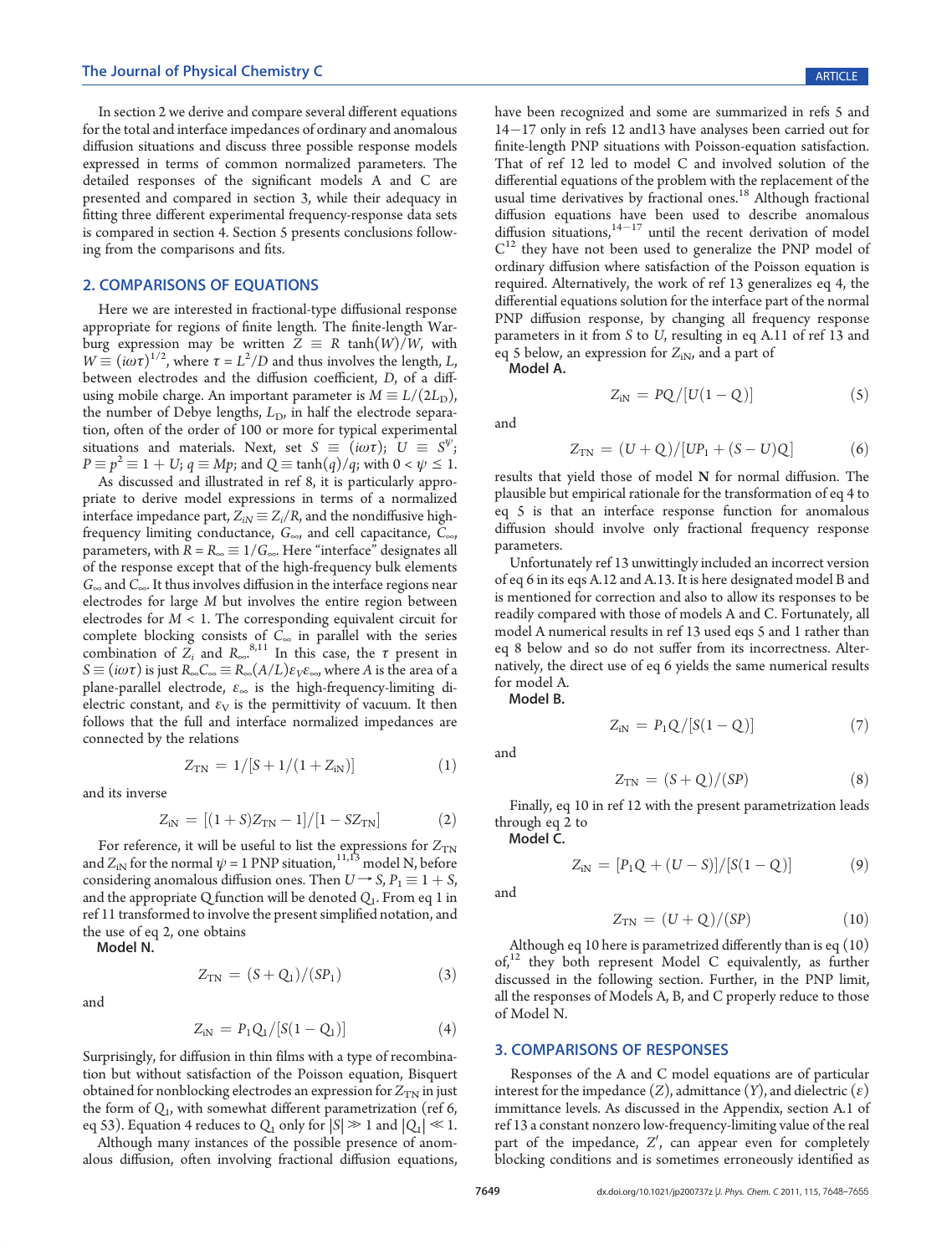

Figure 1.  $\log - \log Y'(v)$  and  $Y''(v)$  PNPA responses for  $\psi = 1, 0.9$ , and 0.7 values. Here for the A model the  $\psi = 0.7$   $Y'(\nu)$  and  $Y''(\nu)$  lines deviate most from the  $\psi = 1$  ones at the low-frequency extreme, while for the C one these lines deviate most at high frequencies. Here  $Y_n = 1$  S, and here and elsewhere  $v_n = 1$  Hz.

the DC resistance. Even then, however, no nonzero value of the real part of the conductance,  $Y' \equiv G$ , appears at the lowest frequencies measured, but it does so when the limiting conductance is nonzero, indicating partial blocking conditions and leading to the proper DC resistance of 1/G when G is nonzero.

We shall first explore full responses and then briefly discuss normalized interface ones. To do so, we use nearly the same parameter value choices as those in refs 13 and 19, but slightly changed as in ref 12. Thus, the original concentration of dissociable elements,  $N_0$ , is decreased to  $4 \times 10^{14}$  cm<sup>-3</sup>, and although the other parameters values remained the same as those for the actual calculations in ref 12, the value of the assumed diffusion constant, D, listed therein, was incorrect. In CGS units, the actual parameter values selected were electrode separation  $L = 2.5 \times 10^{-3}$  cm; electrode area, A, 2 cm<sup>2</sup>; diffusion coefficient  $D = 8.2 \times 10^{-7}$  cm<sup>2</sup>/s;  $T = 290.1$  K; and a high-frequencylimiting value of  $\varepsilon_{\infty}$  = 6.7. From the Einstein relation and the D value, the mobility value of the positive and negative fully dissociated charges was  $3.28 \times 10^{-5}$  cm<sup>2</sup>/(V s). In ref 12 the fractional exponent is designated  $\gamma$ , while  $\psi$  is used for this quantity in  $LEVM<sup>13</sup>$  and herein.

The above parameter values were used in the H-circuit of LEVM to calculate exact  $Z(\nu)$  PNP values for a wide frequency range, and these numerical results were then fitted with the simple  $\psi = 1$  PNP model defined by the NELEM = 9 choice in the LEVM program. An exact fit resulted in the parameter values  $R_{\infty} = 2.973 \times 10^5 \Omega$ ,  $\tau = 1.411 \times 10^{-3}$  s, and  $M = 116.2$ . The resulting  $C_{\infty}$  value is  $4.746 \times 10^{-10}$  F. In Figures 1–3 we present PNP/PNPA responses for the A and C circuits with  $\psi = 1, 0.9$ , and 0.7, all with the above other parameter values. There is necessarily some overlap with corresponding model A PNPA results presented in ref 13.

Figure 1 shows, as expected, that all the PNP and PNPA responses involve complete blocking conditions. But especially



Figure 2.  $\log - \log Z'(v)$  and  $-Z''(v)$  PNPA responses for  $\psi = 1, 0.9$ , and 0.7 values. Note the differences in  $(\log - \log)$  slopes for the A and C models at high frequencies. Here  $Z_n = 1 \Omega$ .

significant, however, is the model C fractional response present at frequencies above about 1 Hz. For both PNP and PNPA responses, this is here the domain of the frequency-independent  $R_{\infty}$  and  $C_{\infty}$  parameters. It therefore seems unlikely that proper PNPA response should lead to such behavior in this region, and the model A results do not do so. This unlikely behavior may be related to the extension considered for the diffusion equation which is expected to be useful for a system with anomalous spreading characterized by one fractional index, as in the situations worked out in refs 14 and 15. In fact, the fractional diffusion used to extend the standard PNP model has, in the absence of drift terms, a mean square displacement given by  $\langle (x - \langle x \rangle)^2 \rangle \propto t^{\psi}$ , where  $x$  denotes the spatial coordinate, by taking free boundary conditions into account. Situations characterized by different diffusive regimes where model A may not be appropriate may require that additional features be incorporated in this simple extension based on the fractional diffusion equations proposed in refs 14 and 15.

Comparison of the Figure 1  $Z(\nu)$  responses of ref 12 for  $\psi = 1$ with the corresponding PNP response of the present Figure 2 shows that they are identical, although the Figure 1 graph is of linear-log form and  $Z''(v)$ , rather than  $-Z''(v)$ , is plotted there. Unfortunately however, the  $\psi$  = 0.7 C model numerical results of Figure 1 in $12$  are quite different from those of the present Figure 2, and it has been established that the former employed some incorrect parameter choices for that model. Therefore, the only appropriate numerical finite-length PNPA results available so far are those in ref 13 for the A model and the present ones for A and C models.

The Figure 3 results shown here for PNPA dielectric-level response again show somewhat unlikely fractional behavior for the C model above 100 Hz but do, however, eventually lead to the proper  $\varepsilon_{\infty}$  high-frequency-limiting value at sufficiently high frequencies. It is interesting that ref 13 involves an incorrect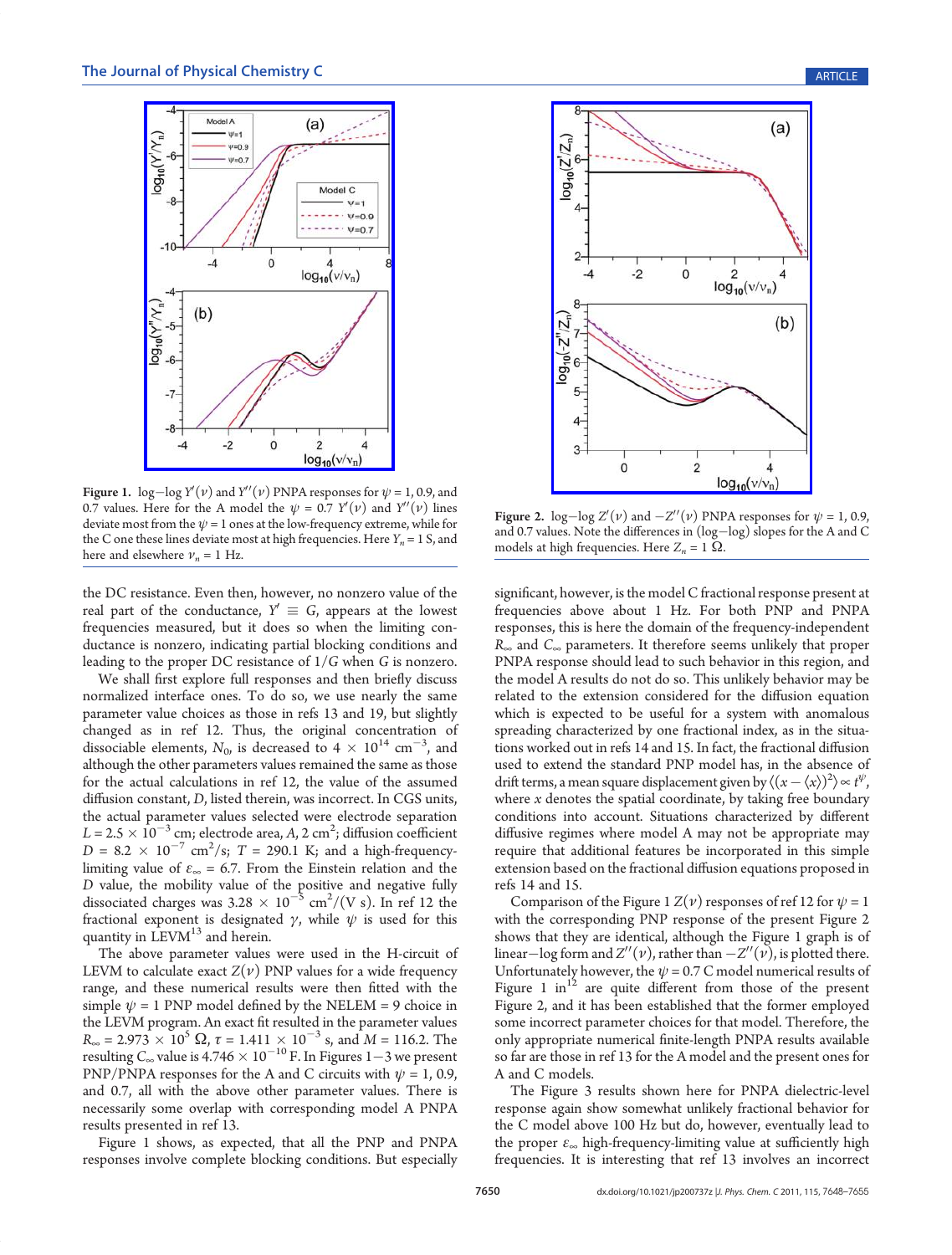

Figure 3.  $\log - \log \epsilon'(\nu)$  and  $\epsilon''(\nu)$  PNPA responses for  $\psi = 1, 0.9$ , and 0.7 values.



Figure 4.  $Y_{iN}^{\prime}$  and  $Y_{iN}^{\prime\prime}$  model C complex-plane interface responses for  $\psi$  = 1, 0.9, 0.8, 0.7, and 0.6 values. Arrows show the direction of increasing frequency.

 $Z_{\rm TN}$  equation but proper numerical results while ref 12 involves its appropriate  $Z_{TN}$  equation but inappropriate numerical results for  $\psi$  < 1. It has been found, however, that the scaling factor used in ref 12 for generating the  $\psi$  = 0.7 numerical response shown in its Figure 1 can be amended to produce results equivalent to those shown here.

Figure 4 depicts the interface normalized  $Y_{\rm iN}$  complex-plane responses of the C model for  $\psi$  = 1, 0.9, 0.8, 0.7, and 0.6. The arrows show the directions of increasing frequency. The vertical line includes the beginning of the PNP  $\psi = 1$  response which properly approaches the x axis with a slope of  $90^\circ$  in the lowfrequency limit. The large PNPA  $\psi$  = 0.9 curve shows at the right a start of an approach toward the  $\psi$  = 1 line, but it is not until  $\psi$  is of the order of 0.9999 or larger that the line begins to well approximate the  $\psi = 1$  line.

Note especially the surprising negative values of  $Y_{iN}$ <sup> $\prime$ </sup> apparent in Figure 4. They are a consequence of the incomplete separation of interface fractional diffusion effects and high-frequency-limiting effects in eq 9 and raise doubt about the appropriateness of this equation, since when negative resistances appear in real situations they lead to unstable response. Again, this behavior may possibly be related to considering only a single anomalous regime in the derivation of model C, which reinforces the need to incorporate additional changes to the model C, and, as stressed before, to try to avoid such unlikely behaviors. In contrast, it is noteworthy that the model A  $Y_{iN}^{\prime}$  and  $Y_{iN}^{\prime}$  both show power-law frequency behavior with low-frequency exponents (slopes) of  $\psi$  up to a frequency of about 1000 Hz followed by higher frequency ones of  $\psi/2$ .

The model C results, including the negative values of  $Y_{\text{iN}}'(\nu)$ present in Figure 4, seem physically implausible, and it thus seems possible that the empirical replacement of ordinary time derivatives by fractional ones in the equations of motion used in deriving the C model eq 10 in ref 12 is inappropriate. It might be interesting to see if the alternate replacement of the spacial derivatives by fractional ones might lead to more reasonable results, where the exponent value might be related to the substrate of the material and possibly to the mechanism of continuous-time, random-walk (CTRW) behavior. Another possibility is that the normal Fick's law is written by assuming small spatial variation of the mobile-charge concentration. But close to a limiting surface in the presence of an external field, the bulk density of ions changes appreciably over a mesoscopic length region. In this situation, the standard Fick's law may be questionable. A possible generalization could be incorporated by expanding the current density up to cubic terms in the first spatial derivatives or in the second-order derivative.

# 4. EXPERIMENTAL DATA FITS

4.1. Background. Despite the apparent implausibility of the model C results, it is worthwhile to compare how well the A and C models can fit appropriate experimental data, since the presence of the same free parameters in both types of fit may be expected to lead to maximum agreement. To do so, we use the LEVM complex nonlinear least-squares (CNLS) fitting program to fit frequency-response data for three disparate materials: a hydrogel, a polymer, and one exhibiting "colossal" dielectric constant behavior. Since the responses of all these materials seem to involve partial rather than complete blocking, one needs to extend PNP and PNPA models to accommodate such behavior. The most appropriate fitting models were found to be the GPNPA, the PNPA $\cdot$ Deb, and the PNPA $\cdot$ R<sub>S</sub>, ones used with the A and C versions of the PNPA. The free parameter G denotes a conductance  $(G \equiv 1/R_P)$  or conductivity  $(\sigma_P \equiv 1/\rho_P)$  in parallel with the full PNPA model;<sup>13</sup> Deb is an impedance-level Debye model (a resistance and capacitance in parallel) in series with PNPA; and  $R<sub>S</sub>$  here represents a frequency-independent resistivity,  $\rho_S$ , in series with the PNPA. The version of the PNPA model used here does not include the presence of an adsorbed intermediate species at the electrodes or of the Chang-Jaffe electrode boundary conditions.<sup>8,13,20</sup>

Two different interpretations of these extensions need some discussion and will be illustrated for the GPNP response function for fully dissociated charge carriers of equal mobility. Either the addition of G introduces a new conduction path entirely separate from those of the PNPA or G involves the same mobile charge carriers and thus the same activation energies as those of the PNPA. Extrapolation to high and low frequencies using appropriate GPNPA fit parameters showed for the first case that the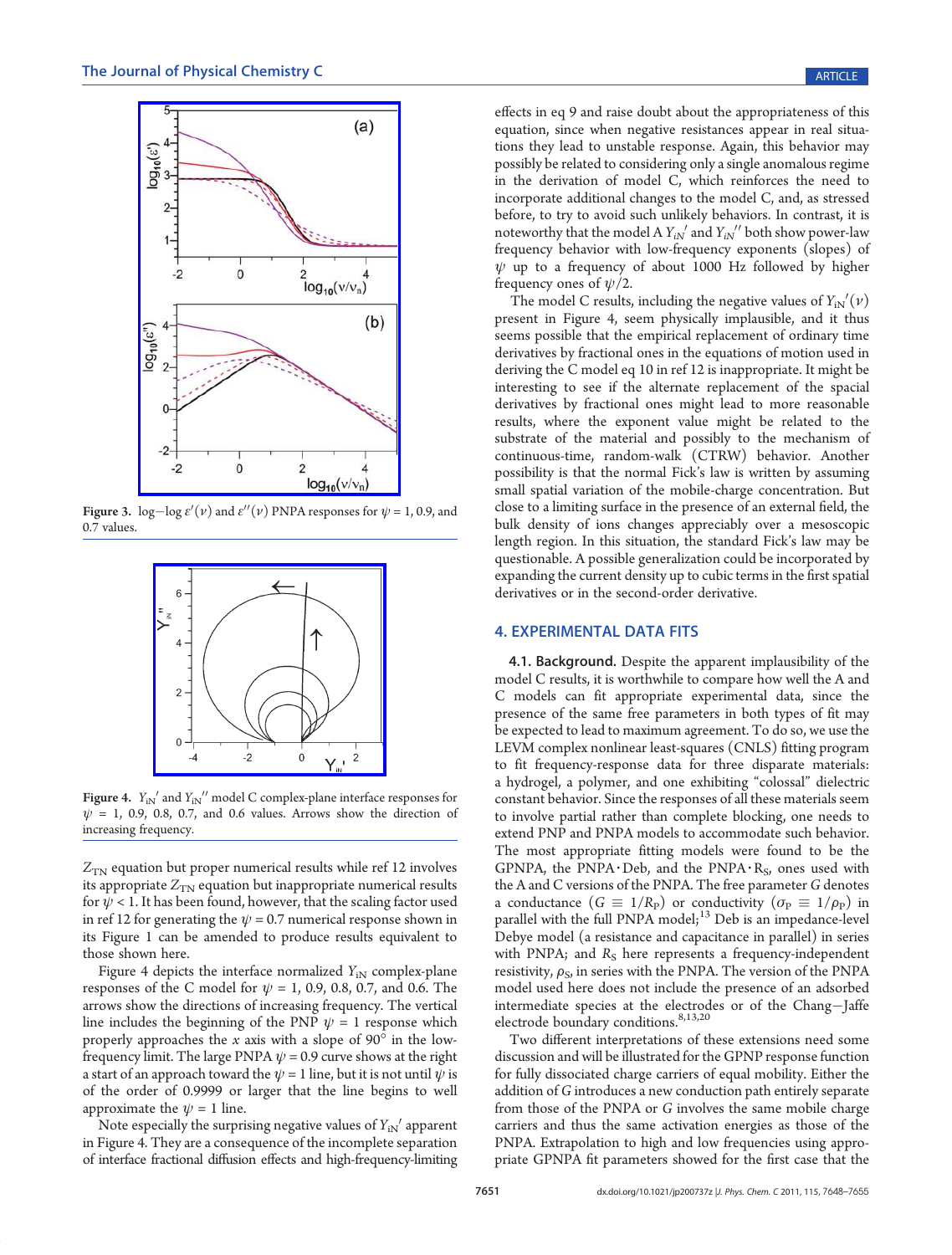$\rho'(0)$  plateau value was just  $\rho_P \equiv 1/\sigma_P$ ; the midfrequency  $\rho'$  plateau value was  $\rho_{\infty}$ ; the DC conductivity,  $\sigma'(0)$ , was  $\sigma_{\rm P}$ ; and the high-frequency conductivity plateau value,  $\sigma_{\infty}$ , was  $(\sigma_{\rm P} + \rho_{\infty}^{-1})$ , all independent of  $\psi$ . Also as expected, the conductivities are in parallel and the equivalent resistivities are not in series. There is no DC conductivity for the present completely blocking PNPA model alone, and for small blocking (high reaction rate at the electrodes),  $\rho_P$  becomes small and eventually dominates the  $\rho'(\nu)$  response over the full measured range.

The situation is different and more usual when G is used to exactly or approximately represent variable blocking of PNP charge carriers. In previous work (e.g., refs 8, 11, and 20), electrode reaction-rate parameters,  $(\rho_p, \rho_n)$ , were introduced for positive and negative charges. They are based on the Chang-Jaffe boundary conditions<sup>20</sup> and are consistent with the Butler-Volmer equation for unbiased, small-signal conditions. For the present situation, they are real quantities $8,13$  and for  $(0,0)$  lead to complete blocking, and for  $(\infty, \infty)$  to no blocking. In the latter case,  $Z_i = 0$  and the impedance involves a maximum two-mobile resistance,  $R_{\infty}$  (resistivity  $\rho_{\infty}$ ), in parallel with the geometrical capacitance,  $C_{\rm g}\equiv C_{\infty}$ .

A common situation is the  $(0, \infty)$  one, where the negative carriers are not blocked. As shown in Figure 1b of ref 11, an exact equivalent circuit for this situation involves the parallel combination of the geometrical capacitance and  $2R_{\infty}$  (that for negative charges only), and that combination in parallel with the series connection of  $2R_{\infty}$  and  $Z_{i}$ , the interface impedance for completely blocked positive charges. The present GPNP model leads to just such a response with typical input parameter choices of  $R_{\infty} = R_{\rm P} = 2 \times 10^4 \,\Omega$ . The midfrequency plateau value is then just the proper  $R_{\infty}$  value of  $10^4 \Omega$ , the parallel combination of the two resistivities, and the low-frequency plateau value is  $2 \times 10^4 \Omega$ , that of  $R_{\rm P}$  alone.

When the input  $R<sub>P</sub>$  parameter value is much greater than the input  $R_{\infty}$  value, a partial blocking situation with  $\rho_n$  finite, the plateau values are then just  $R_{\rm P}$  and  $R_{\infty}$ , as expected from conservation of charge considerations. Further, as  $R<sub>p</sub>$  continues to increase, the time constant defining the low-frequency end of the midfrequency plateau and the beginning of the low-frequency one, given by  $MC_{g}R_{p}$ , soon falls below the lowest measurement frequency and approaches zero in the limit of large R<sub>p</sub>.

In refs 8 and 21 detailed expressions are listed for the full response for PNP situations under  $(\rho_p,\rho_n)$  and  $(0,\rho_n)$  conditions. They simplify greatly for fully dissociated one-mobile and twomobile situations with equal or unequal mobilities.<sup>13</sup> In the onemobile case, eqs 24 and 40 of ref 8 show that the GPNP model without  $(\rho_p,\rho_n)$  terms is fully consistent with the full PNP solution for any *M* value, and leads to  $R_p = R_{\infty}(1 + \rho_2^{-1})$ , where  $\rho_2 \equiv \rho_{\rm n}$ . Further, for arbitrary two-mobile conditions the more general relation,  $R_P/R_\infty = R_{DN}$ , follows from eq 25 of ref 8.

All fits were carried out with the data in specific form. It is convenient to define and use statistical measures of goodness of fit. We thus combine the relative standard deviation of the residuals of the fit,  $S_F$ , with the root mean square average of the relative standard deviations of the free parameters, denoted PDRMS in LEVM, to form the quantity S/P. Its values will be expressed in percent. Thus if  $S_F = 0.05$  and PDRMS = 0.03, S/P would involve 5 and 3. In these fits we use proportional weighting<sup>4,13</sup> so that fits at the impedance and complex modulus level then yield the same value of  $S_F$ , while those at the

admittance and dielectric-constant levels are the same but generally different from the other one except in the limit of fitting a model to exact data derived from it. When the difference is significant, it is another measure of the inappropriateness of a model for the data fitted, and we shall therefore list the values of  $(S/P)_{\sigma}$  and  $(S/P)_{\rho}$  for each A and C fit. Both parts of S/P are important and are 1 or less for excellent fits, and 10 or more for poor ones. Note that a single poorly defined parameter will dominate the PDRMS value even when other well-defined parameter estimates are present.

4.2. Hydrogel Fits. We begin with an analysis of the frequency response data for a gel composed of 1% ethylene glycol, 1% hydroxyethylcellulose, and 98% depurated water, previously considered in ref 13. The data considered there still contained some obvious outlying points, most of them now removed in order to obtain somewhat improved fits. The model A GPNPA results shown in row 1 of the present Table 1 are still comparable, however, to those in row 6 of Table 1 of ref 13, and both involve the data in specific form. Of the several model A fits carried out at the  $\rho$  level, the GPNPA one of row 1 was somewhat superior to other choices. For example, the S/P values for PNP, PNPA, GPNP, and PNPA $\cdot$ Deb choices were 17/3.5, 6.9/4.0, 9.3/3.3, and 4.0/7.7, respectively.

Comparison of the models A and C GPNPA fit results are presented in rows 1 and 2 of Table 1 and in Figure 5. In these log-log plots there is little or no deviation evident between the data lines and those of the model A fit, but one notices particular discrepancies between the data and the model C fit lines, particularly at low frequencies. This is reflected in the  $S_F$  goodness-of-fit values shown in the table where those for C are more than twice as large as the A ones. Especially noteworthy is the model C estimate of  $\psi$  of nearly unity (very close to PNP response). It appears that the CNLS C fit requires such a value of  $\psi$  to ensure good fitting of the high-frequency responses, but this results in worse fitting of the low-frequency ones, a failing not present for the A model fits.

It was shown in ref 13 using the LEVM H-circuit fitting approach that the measured electrode separation, L, when taken as a free parameter only led to its proper known value when the fit model involved the two-mobile case of fully dissociated positive and negative charges of equal mobilities. A fit of the present purged data with the H circuit yielded the same conclusion as well as exactly the same A model fit and parameter estimates shown in row 1 of Table 1. The values of the charge concentration,  $N_0$ , and mobility,  $\mu$ , however were different and are  $1.07 \times 10^{17}$  cm<sup>-3</sup> and  $3.19 \times 10^{-3}$  cm<sup>2</sup>/(V s), respectively, indicating less free charge and greater mobility than in the earlier estimates.

4.3. Polymer Electrolyte Fits. Frequency response data sets for a polymer electrolyte containing polyethylene imine (PEI) and lithium bis(trifluoromethylsulfyl imide (LiTFSI) were kindly supplied by Professor G. A. Niklasson.<sup>22</sup> They have been discussed by him and his group in ref 23. Here we consider the data set with a [N]:[Li] molar ratio of 400:1 at 20  $^{\circ}$ C and fit it with different models than those utilized in ref 23. The electrode separation was 3.1 mm. Note that the  $\sigma'(\nu)$  response increases at high frequencies as shown in Figure 6a, unlike that of model A, but similar to that of model C in Figure 1a. There is no such rise for the gel data of Figure 5a, so the present data set provides a useful opportunity to evaluate how well model C can fit data with such a high-frequency increase.

Fit comparison results are shown in rows  $3-5$  in the table and in Figure 6. We see that although the A model fit is quite good,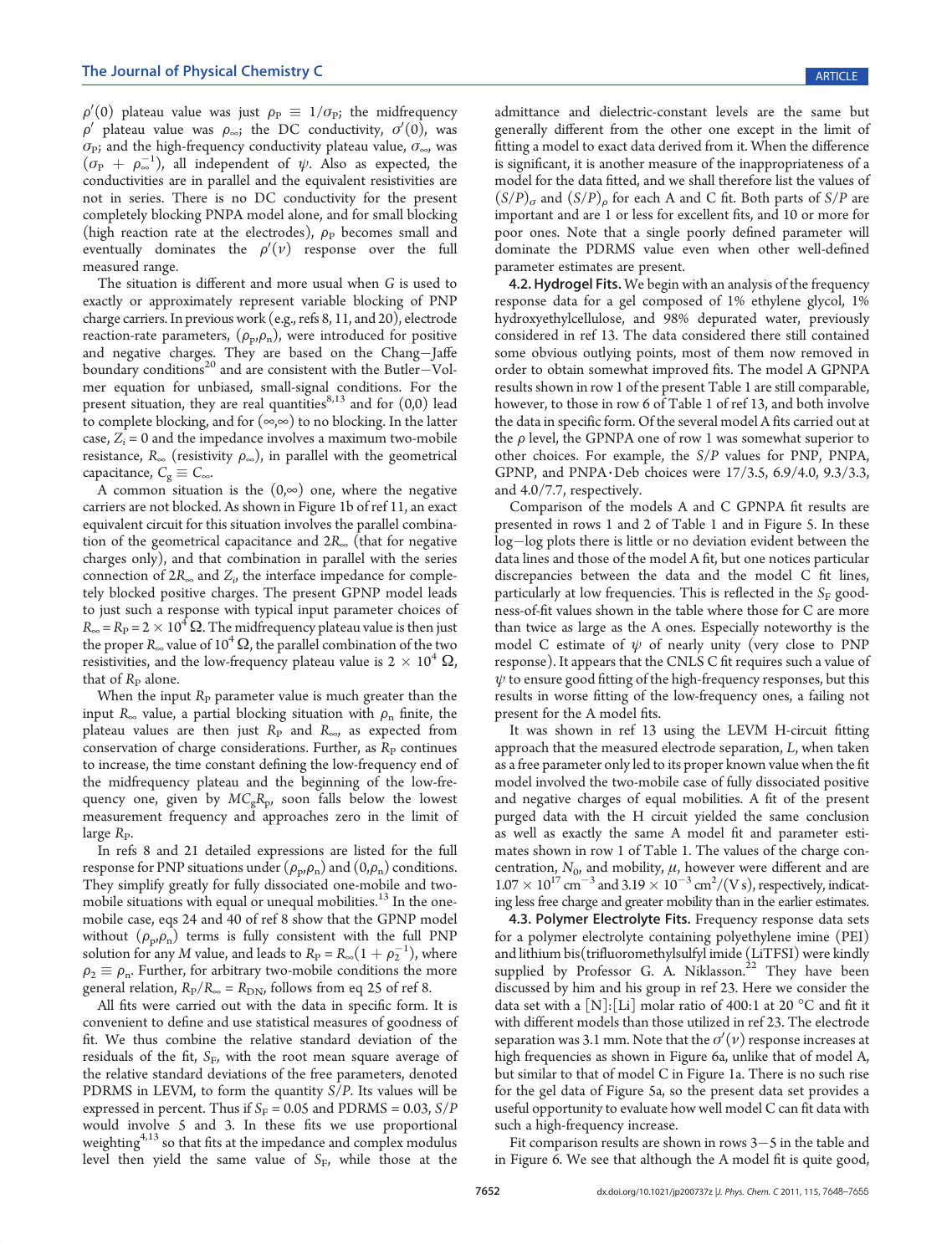Table 1. Results of Proportional Weighting CNLS Fits of Complex  $\sigma(v)$  and  $\rho(v)$  Specific Data Sets for a Hydrogel, a Polymer, and  $CaCu<sub>3</sub>Ti<sub>4</sub>O<sub>12</sub> (CCTO)$ , Using the A and C Models Defined in Section 2 with GPNPA (rows 1, 2, 6, 7), PNPA $\cdot$  Deb (rows 3, 4), and  $PNPA \cdot R_S$  (row 5) Fitting Functions<sup>a</sup>

|                | material and  |       |                | $\rho_{\infty}$     |                      |                     |        | $\rho_P$ or                               | $\rho_{\rm D}$      |                      | $\mathcal{E}_\infty$ |
|----------------|---------------|-------|----------------|---------------------|----------------------|---------------------|--------|-------------------------------------------|---------------------|----------------------|----------------------|
| no.            | model         | (S/P) | $(S/P)_{\rho}$ | $(\Omega \cdot cm)$ | $\tau_0$ (s)         | $M_{\rm}$           | $\psi$ | $[\rho_{\rm S}] (\Omega \cdot \text{cm})$ | $(\Omega \cdot cm)$ | $\tau_{\rm D}(s)$    | from fits            |
| $\mathbf{1}$   | HydroGel      | 4.1   | 4.2            | $9.2 \times 10^{3}$ | $9.0 \times 10^{-8}$ | $9.7 \times 10^{3}$ | 0.885  | $6.2 \times 10^{4}$                       |                     |                      | 110.9                |
|                | A             | 3.8   | 3.5            |                     |                      |                     |        |                                           |                     |                      |                      |
| $\mathfrak{2}$ | $\mathsf{C}$  | 8.6   | 8.8            | $9.9 \times 10^{3}$ | $9.7 \times 10^{-8}$ | $2.5 \times 10^4$   | 0.998  | $4.0 \times 10^{4}$                       |                     |                      | 110.4                |
|                |               | 3.7   | 2.9            |                     |                      |                     |        |                                           |                     |                      |                      |
| 3              | polymer A     | 1.9   | 1.7            | $1.9 \times 10^{5}$ | $2.7 \times 10^{-7}$ | $8.4 \times 10^{4}$ | 0.896  |                                           | $7.6 \times 10^5$   | $1.2 \times 10^{-6}$ | 8.45                 |
|                |               | 4.4   | 4.3            |                     |                      |                     |        |                                           |                     |                      |                      |
| $\overline{4}$ | $\mathsf{C}$  | 5.4   | 4.8            | $1.5 \times 10^5$   | $2.4 \times 10^{-7}$ | $2.6 \times 10^5$   | 0.997  |                                           | $7.9 \times 10^{5}$ | $1.1 \times 10^{-6}$ | 8.27                 |
|                |               | 13    | 13             |                     |                      |                     |        |                                           |                     |                      |                      |
| 5              | $\mathcal{C}$ | 6.5   | 5.6            | $9.0 \times 10^5$   | $9.7 \times 10^{-7}$ | $3.8 \times 10^5$   | 0.999  | $[5.7 \times 10^{4}]$                     |                     |                      | 12.2                 |
|                |               | 6.1   | 4.6            |                     |                      |                     |        |                                           |                     |                      |                      |
| 6              | CCTO A        | 2.0   | 2.4            | $1.3 \times 10^{3}$ | $1.6 \times 10^{-8}$ | 508                 | 0.902  | $4.2 \times 10^{4}$                       |                     |                      | 132                  |
|                |               | 1.6   | 1.9            |                     |                      |                     |        |                                           |                     |                      |                      |
|                | $\mathcal{C}$ | 16    | 16             | $1.2 \times 10^{3}$ | $3.6 \times 10^{-9}$ | 5000 F              | 0.966  | $4.5 \times 10^{5}$                       |                     |                      | 37                   |
|                |               | 3.6   | 5.6.           |                     |                      |                     |        |                                           |                     |                      |                      |

<sup>a</sup> The Debye parameters are designated  $\rho_D$  and  $\tau_D$ . Goodness of fit values for S/P are listed for both  $\sigma$ - and  $\rho$ -level fits, but model parameter estimates are shown here only for the latter. For these specific data sets the parallel conductivity,  $\sigma_{\rm P}$ , denoted by G in the model name, is replaced in the table by its inverse  $\rho_P$ . The  $\varepsilon_{\infty}$  values listed in the rightmost column were calculated from the parameter estimates of the  $\rho$ -level fits. The row 7 anomalous CCTO fit using the C model necessarily involved a fixed value of M, as discussed in the text.



Figure 5. Comparisons of model A and C fits of room-temperature hydrogel data at  $\rho$  and  $\sigma$  immittance levels: (a) real parts; (b) imaginary parts.

the two C model ones are more dubious. The PDRMS values listed in row 4 are very large and are indicative of large uncertainties of the PNP parameters of columns 5 and 6. Further, although the PNPA $\cdot$ R<sub>S</sub> fit of row 5 is appreciably better, it turns out that this model leads at high frequencies to a nonphysical continual decrease in  $\varepsilon'(\nu)$  beyond a plateau. The  $\varepsilon_{\infty}$  value listed in the last column of this row is the plateau value, appreciably different from the values in rows 3 and 4, which themselves are



Figure 6. Comparisons of model A and C fits of 400:1 PEI-LiTFSI 20 °C polymer data at  $\rho$  and  $\sigma$  immittance levels: (a) real parts; (b) imaginary parts.

close to those independently estimated in ref 23. Therefore, the C model results shown in Figure 6 are those for the  $PNPA \cdot Deb$ fits of rows 3 and 4. We see that although the C model led to nearly as good fits of  $\sigma'(\nu)$  as did model A at high frequencies, its resulting  $\psi$  values were exceedingly close to unity; PNP response and the PNPA part of the response model thus contributed virtually nothing to the high-frequency rise in  $\sigma'(\nu).$ 

Further model A fits of this data set were carried out using the H-circuit in LEVM. They were found to lead to the same  $S_F$  value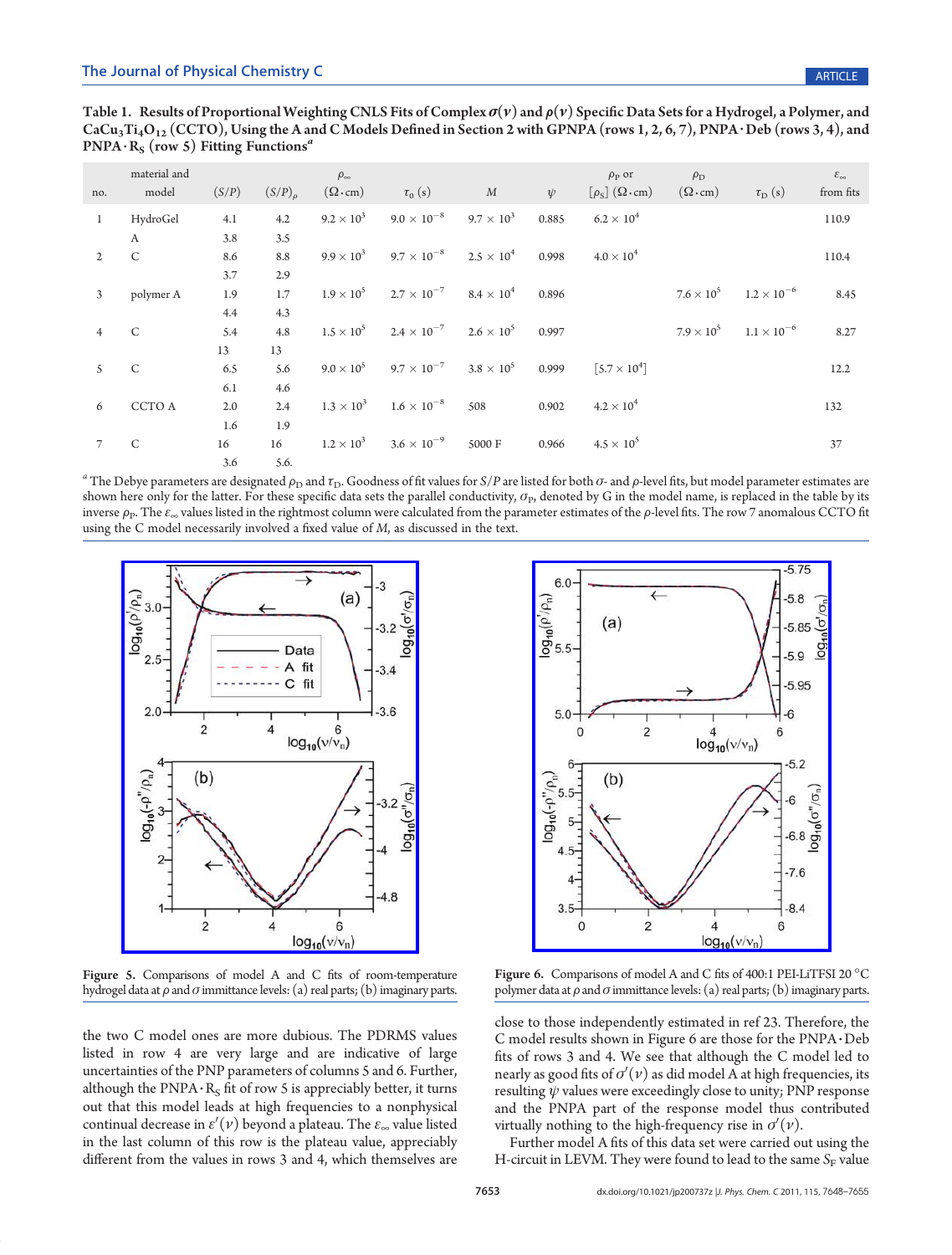

Figure 7. Comparisons of model A and C fits of 140 K  $CaCu<sub>3</sub>Ti<sub>4</sub>O<sub>12</sub>$ data at  $\rho$  and  $\varepsilon$  immittance levels: (a) real parts; (b) imaginary parts. The responses above about  $10^6$  Hz are extrapolations using the lowerfrequency fit parameters.

as that in row 3, column 4 of the table for both charge of one sign mobile and for both signs equally mobile for full dissociation conditions. All parameters common to the A model fit of row 3 were also the same. The mobility was reasonably well estimated to be about  $4.87 \times 10^{-4}$  cm<sup>2</sup>/(V s) and the  $\varepsilon_{\infty}$  estimate for the PNPA part of the fit model was 16.6. The  $N_0$  estimates were, however,  $6.90 \times 10^{16}$  and  $3.45 \times 10^{16}$  cm<sup>-3</sup>, respectively. Further, although the M value for the two-mobile situation agreed with that in row 3, that estimated from the one-mobile fit was  $2^{1/2}$  larger. It thus appears likely that the two mobile choice is the more appropriate one for this material, but it should be understood that the fit model used does not allow discrimination of more complicated conduction processes with more than two species of mobile charge.

4.4. CaCu<sub>3</sub>Ti<sub>4</sub>O<sub>12</sub> Fits. Dr. Peter Lunkenheimer kindly provided data sets for the frequency response of  $CaCu<sub>3</sub>Ti<sub>4</sub>O<sub>12</sub>$ (CCTO) in single-crystal form with sputtered gold electrodes,<sup>24,25</sup> and here we fit the one at 140 K. This material is a "colossal" dielectric constant one that exhibits high mobility, and so we present  $\rho$  and  $\varepsilon$  plots here rather than  $\rho$  and  $\sigma$  ones. Because the CCTO data sets were known to contain appreciable errors above  $10^6$  Hz, we limit the present one at that point, but after fitting we use the fit parameters to extrapolate the fits to  $10^8$  Hz.

Results are shown in rows 6 and 7 of Table 1 and in Figure 7. Unfortunately, when all the GPNPA parameters of the C model fit were taken free, no valid fit was possible; instead estimates of the parameters of columns  $5-7$  were completely uncertain. But when M was held fixed, an adequate fit became possible. The results were not very sensitive to the fixed value of M, but that used in column 7 of the table gave a slightly better fit than did other much smaller or bigger ones. As shown in Figure 7, even with the constrained value of the C model M parameter, its results are again much inferior to those of model A. Also,

although the model A fit of row 6 was quite good and led to an estimate of  $\varepsilon_{\infty}$  close to that apparent in Figure, 1 of ref 25, the extrapolated model C  $\varepsilon_{\infty}$  estimate was much smaller.

The results of H-circuit LEVM fits of the present data were particularly interesting and instructive since they provided separate estimates of further model A parameters. These fits clearly showed that the data were best represented by equal charge-valence numbers and very small charge dissociation. With the bulk concentration of dissociable entities,  $N_0$  was held fixed at its fit value, equal S/P values of 2.39 and 1.39 were obtained for both one-mobile and two-mobile situations, and all parameter estimates common to the model A fit of row 6 were the same for the two-mobile situation, but as expected, the M estimate in the one-mobile case was  $2^{1/2}$  times larger than that for the twomobile estimate.

For both situations, the mobility was estimated as 62.8  $\text{cm}^2\text{/(\text{V}\,\text{s})}$ , a value so large that one must conclude, as in ref 25, that the conduction in the material is electronic, not ionic. But unlike the treatment in ref 25 which suggested Schottky-diode behavior (see, e.g., ref 26), we here fit the data more precisely with the PNPA model involving diffuse double layer formation at the electrodes.

When the mobility ratio parameter,  $\Pi_{m}$ , was set free to vary with a starting value of unity, the fit led almost exactly to unity, but when its starting value was of the order of  $10^5$ , its fit estimate was about 10<sup>7</sup>, nearly one-mobile response, but very poorly estimated. Therefore, the one-mobile fit was carried out with a fixed value of  $\Pi_{\rm m}$  of  $10^{25}$  or greater. For the two-mobile case, the  $N_0$  and the dissociation ratio,  $D_D \equiv c_0/N_0^{13}$  were  $3.57 \times 10^{21}$  cm<sup>-3</sup> and  $1.052 \times 10^{-8}$ , respectively. For the onemobile case, these values were exactly 4 and 0.5 times larger/ smaller, respectively. Here  $c_0$  is the common concentration of the mobile charges in the two-mobile case, and  $n_0$  is the concentration of the mobile negative charges in the one-mobile situation. Their values were about 3.755  $\times$   $10^{13}$  cm  $^{-3}$  and 7.51  $\times$  $10^{13}$  cm<sup>-3</sup>, respectively. Although the fits were unable to yield different mobilities for the positive and negative charge carriers, presumably holes and electrons here, they do suggest that the two-mobile situation is indeed more appropriate for this material than is the one-mobile one.

#### 5. CONCLUSIONS

Two distinct, physically plausible empirical generalizations of PNP ordinary diffusion in a cell with plane-parallel electrodes to anomalous PNPA diffusion have been expressed in simplified notation for comparison of their full impedance expressions as well as their interface parts. Some different methods of taking account of partial blocking of charge carriers at the electrodes have also been discussed, compared, and used herein for the fitting of relevant experimental data.

Examination of the differences between the A and C models and CNLS fitting using them for data sets for three different materials involving partial blocking of charge carriers showed that the A model was both physically more plausible and led to far better fits than did the C one, which involved the ab initio introduction of fractional time derivatives in the basic differential equations involving charge motion. In addition, we showed that the A model led to good fits of two experimental data sets with fully dissociated ionic charges of equal positive and negative mobilities, and yielded excellent fits of data for a single-crystal, high-dielectric-constant material with very small dissociation and electronic conduction.